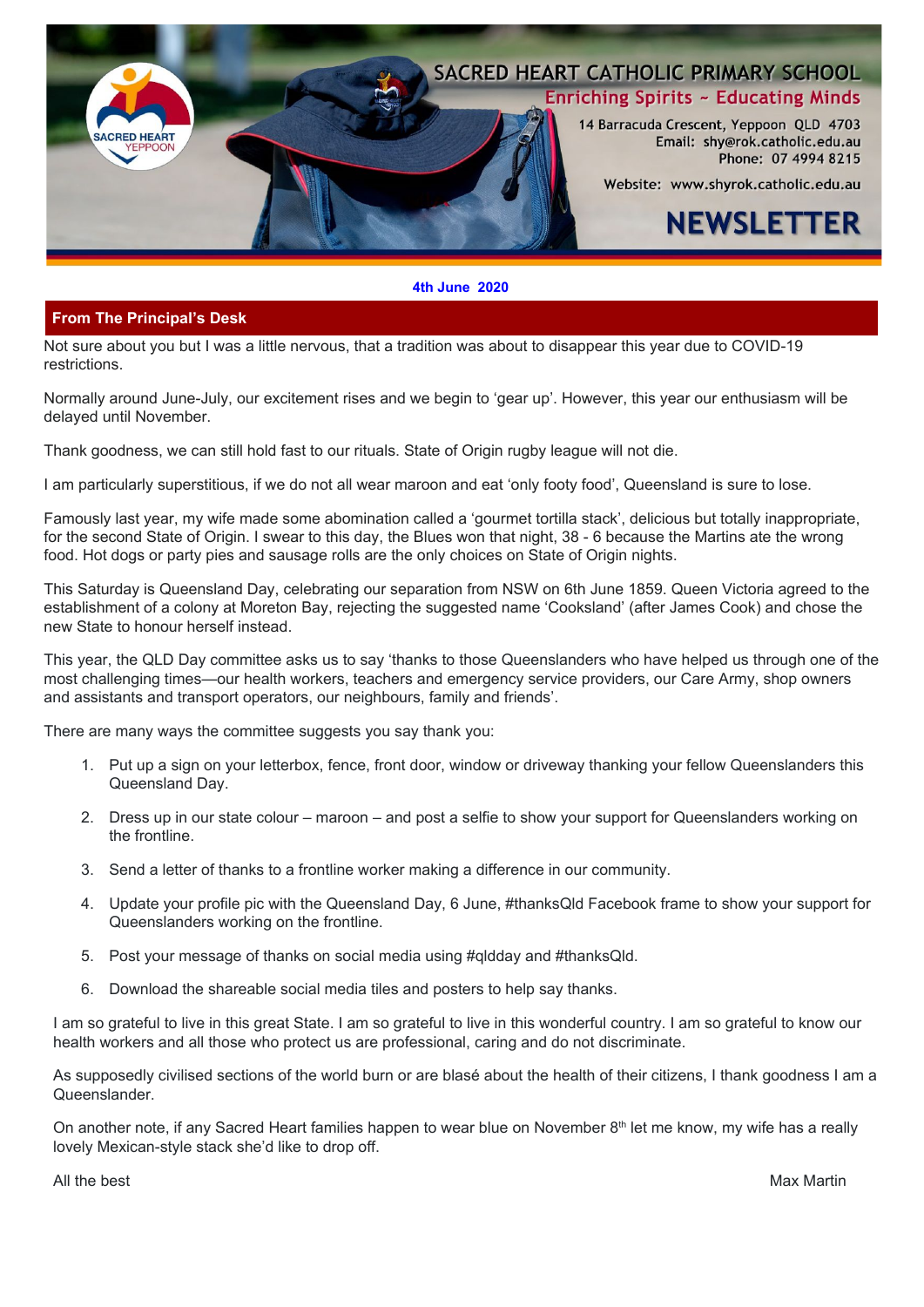# **From The APRE**

Loneliness can make people feel empty, alone, and unwanted. Whilst people who are lonely often crave human contact, sometimes their state of mind makes it hard to form connections with other people. ([https://www.verywellmind.com\)](https://www.verywellmind.com/loneliness-causes-effects-and-treatments-2795749)

The playground at Sacred Heart is a bustling place. There are children running around, sitting together, playing games or digging in the dirt with sticks. You can always hear laughter, chatting, squeals and shouting.

The sound that you don't hear is the sound of a lonely child. Sometimes this can be the case because they find it hard to go up and ask others if they can play. This can often be due to self confidence, fear of rejection or even as simple as a skill that they have not acquired.

This week, I was aware of a child who desperately wanted to play with others. Together we worked on skills to enable this little one to ask if they can join the game. From the outside, it all appears so simple really, yet so desperately hard from a child's perspective. Thinking that I had it all sorted, I left the situation as the game was going well. Today, I had a special visit as my new friend told me that she moved closer to the children that she played with on Tuesday but couldn't bring herself to join the actual game. What was exciting was that she asked if I could help her tomorrow as she really liked playing with these children.

Asking for help is hard, yet necessary. This is something that we need to teach our children now as it gets harder as we get older. With social media emphasising how great everyone else's life is, it may well be 'fake' posts that make it appear that someone's life is everything that you've ever dreamed.

Take the time to check in on each other and teach your children to be inclusive and look out for others. You will not just be helping someone else, you will be helping yourself. It's a great feeling when you know that you've made someone feel worthwhile.

Lord

For all whose hearts are aching, I pray that You draw them close to you and make Yourself known in a very special way. In Jesus' name I pray. Amen.

Look out for each other and have a great weekend. The metal was also as a metal metal of Melissa Collins

# **From The APC**

Collaborative learning has been shown to not only develop higher-level thinking skills in students, but boost their confidence and self-esteem as well. Group challenges can improve student's social and interpersonal skills, while they learn how to work with various types of learners.

Over the past two weeks in STEAM, students have been working in groups to design and create a slide. The challenge developed from their learning about the wooden slide which was built on Yeppoon's Main Beach in the 1950s, later modified and shifted onto the grassed area in the mid 1960s.



This week, students have applied their design skills through creating their slides using recyclable materials and using a Lego person to ride the maiden voyage. [Please](https://youtu.be/Rod8ZvoccXw) enjoy this short clip of some of their creations: Please click here

Yours in learning Samantha Suthers and Samantha Suthers and Samantha Suthers and Samantha Suthers and Samantha Suthers and Samantha Suthers and Samantha Suthers and Samantha Suthers and Samantha Suthers and Samantha Suther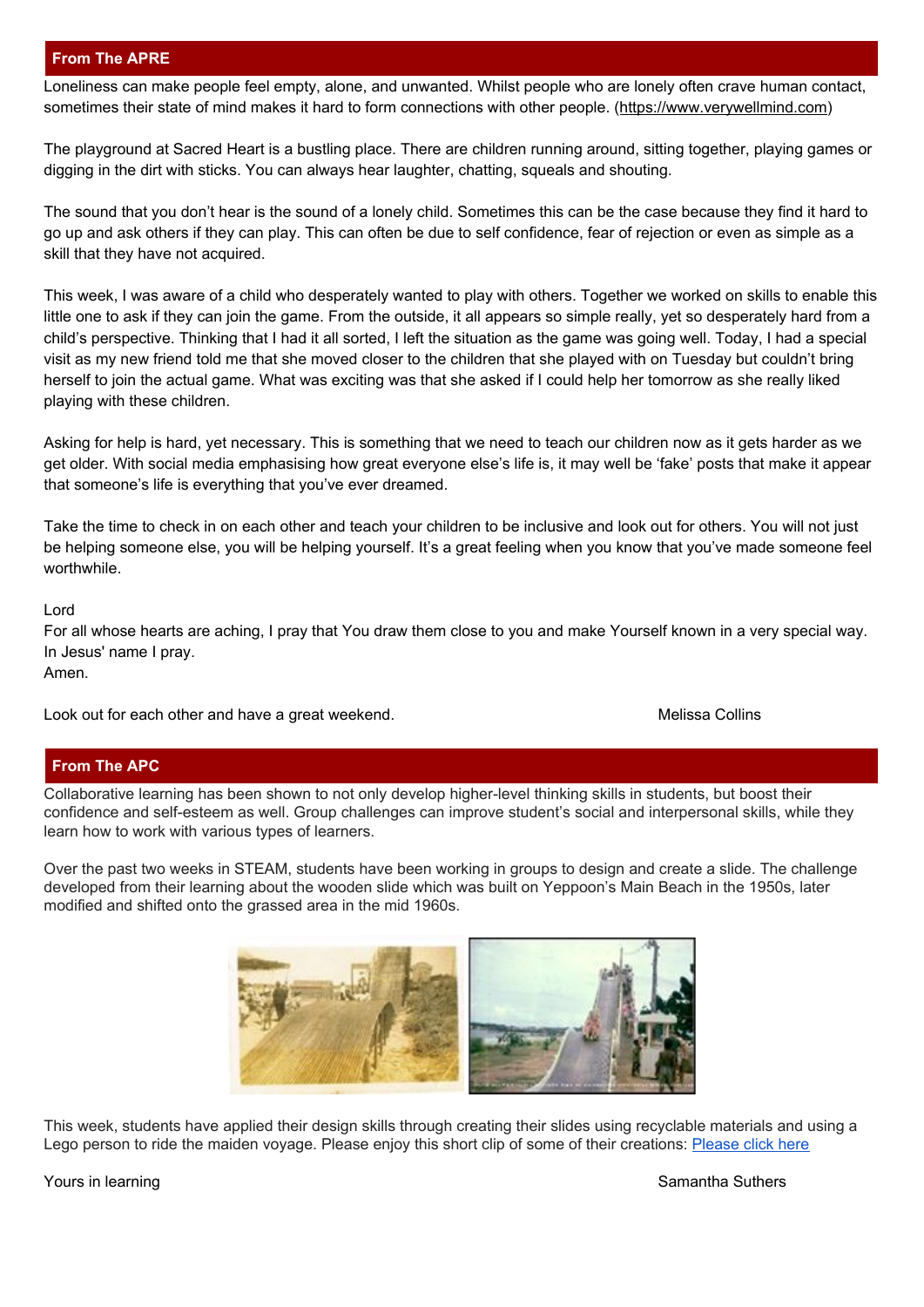#### **Important Dates**

#### June

Thursday 11th - Year 2G whole school assembly via video 8.50am. Friday 19th - Sacred Heart Day (Celebrations at school) Friday 26th - Final day of Term 2

July Monday 13th - First day of Term 3

## **Reflection**

Each week, we provide a link to Sr Kym's reflection. We hope this provides some spiritual guidance. Link to Sr Kym's [reflection](https://drive.google.com/file/d/1za0VCE79hUlzl9xiKgHXHhK1lI39vjqp/view?usp=sharing)

## **Capricorn Coast Catholic Parish**

Here is the Sacred Heart Church [Bulletin](https://drive.google.com/file/d/1VhUV8xo5muy3BphxW2JwGdQ55JWa5y7g/view?usp=sharing) for this week. Stay connected and enjoy. Link to Bulletin

#### **Prayer Assembly**

This week, Year 4M prepared our whole school assembly which was presented today.

Under the guidance of Mrs Collins and Mrs McPherson, our children did an amazing job. Well done also to our Year 6s who added the introductions especially Bronson Toby who did the Acknowledgement of Country.

Take the time to look at this assembly. The Seconciliation Week Assembly and Take the time to look at this assembly.

#### **Welcome To Sacred Heart**

To Isla Sawtell in Year 4 and her parents, Angela and Daniel.

To Loreta Edwards in Prep and her parents, Hannah and Stewart.

We welcome them into our Sacred Heart family and wish them all the very best.

#### **Student Late Arrivals and Departures**

We now have a new electronic system to sign their child/ren in and out of school. All late arrivals and early departures are to be signed by a parent or carer at the office. Thank you.

#### **Student Awards**

| Prep              | Milla Sykes, Millie Eames, Frankie Kenny, Harper Hiron, Taye Warner, Jack Eyle, Rio Preston,<br><b>Felix Suttle</b> |
|-------------------|---------------------------------------------------------------------------------------------------------------------|
| Year 1            | Haylen Barlow, Alexander Rendell, Preston Williams, Isla Goltz, Halle Smith, Sophia Rafter,<br>Logan Lowry          |
| Year <sub>2</sub> | Charlie Campbell, Chelsea Allen, Jett Hawkes, Max French, Isla Kleinhans, Isla Kirby,<br>Charlie Busch, Levi Bone   |
| Year 3            | Ethan Dixon, Indie Oram, Jesse Ramm, Jorgia Hiron, Mackenzie Rapmund, Herbert Martin,<br>Kai Neilson                |
| Year 4            | Shayna Cameron, Jet Ryan, Bastian Hayes, Isla Sawtell                                                               |
| Year 5            | Piper Nielsen, Georgie Hay, Aedan Ryan, Isla Shackelton                                                             |
| Year 6            | Margaret Cook, Jasper Hamson, Mikayla Broom, Brienna Coughlin, Ethan Pedersen, Tyson Rose                           |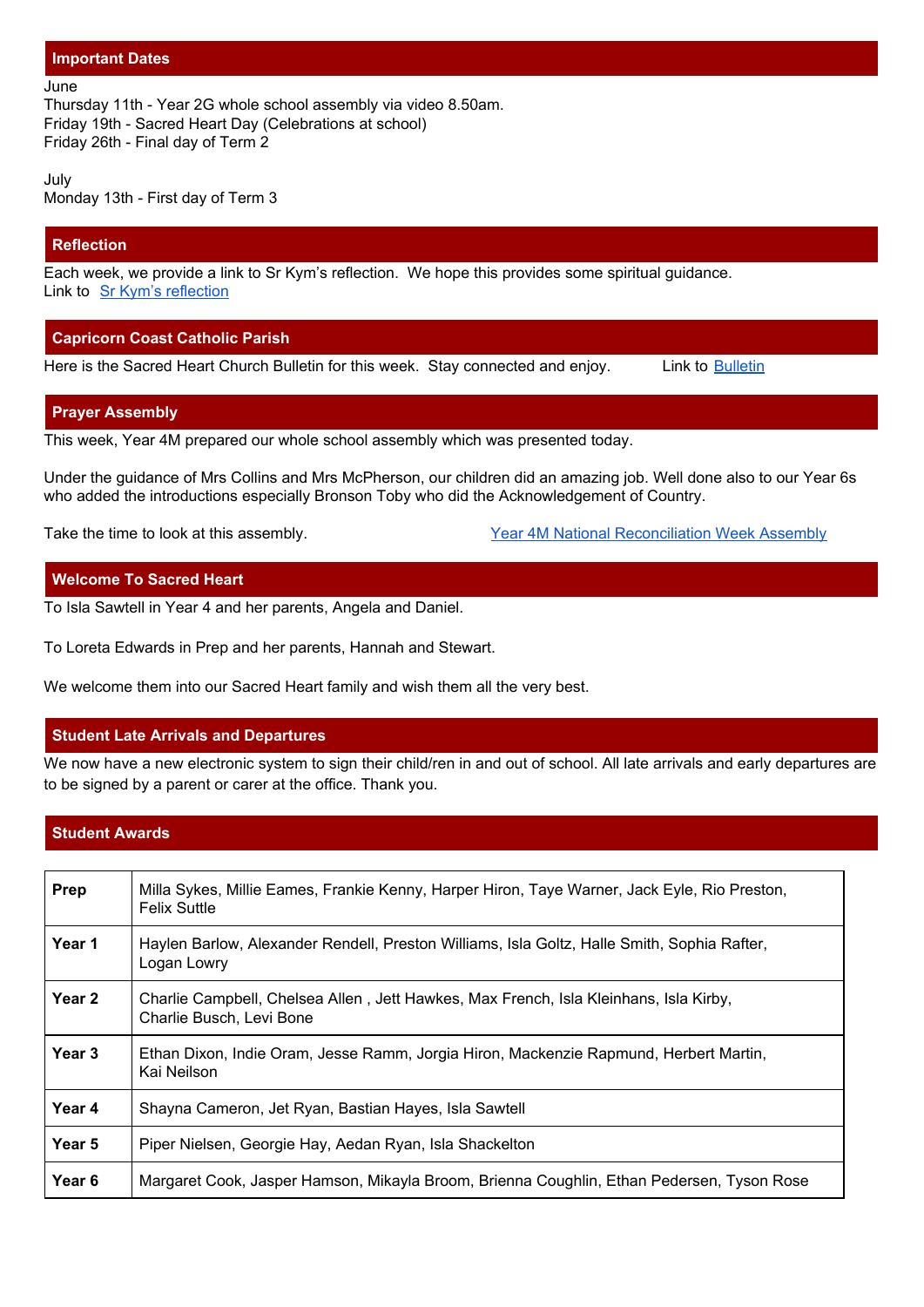#### **MJR AWards**

Milla McPherson Year 3 for showing the spirit of Jesus every day with your quiet support and compassion for others.

Brianna Brandish Year 6 for showing the spirit of Jesus every day with your quiet support and compassion for others.

Mackenzie Rapmund Year 3 for thoughtfully helping out others in class

Ruby Fooks Year 3 for showing respect for others in all your words and actions. You are an MJR Superstar.

Elizabeth Nye Year 3 for displaying a consistently cheerful and cooperative attitude towards others.

Georgia Carige Year 3 for displaying a consistently cheerful and cooperative attitude towards others.

Dakota Henry-Hopkins Prep for looking after other preps in the undercover each morning. Thank you.

Riley Timperon Year 5 for displaying excellent get together skills at lunch times.

Khobi Scanlan Year 6 for the great skills and determination you displayed at PE this week.

Kaitlyn Kershaw Year 6 for the great skills and determination you displayed at PE this week.

Renee Field Year 5 for your cheerful good mornings and wonderful politeness.

Josie Edwards Year 5 for looking out for others at lunch times and for displaying great getting along skills.

Emmie Sharp Year 4 for your beautiful manners and willingness to include others when playing at lunch times. Thank you.

#### **Show Holiday Date Change**

Please be advised Livingstone Shire's Show Public Holiday (originally June 12th) has been officially moved to August 14th, 2020 after approval by the Minister for Industrial Relations this afternoon.

Councillors last week voted to apply to the Qld Government to move the date, after feedback from local businesses and tourism operators who said it will greatly help to support them.

Even though the Qld Government eased travel restrictions this week, gatherings are limited to 20 people (tourism experiences, dining-in etc

It's hoped by August, restrictions will be eased even further and a later public holiday will give our struggling local businesses and tourism operators an economic boost.

We understand the late notice has caused some frustration in the community and apologise for any inconvenience.

#### **School Tuckshop Operating Wednesdays (Preps and Year 1) and Fridays (Year 2 to 6)**

Our school tuckshop will be operating Wednesday and Friday for the rest of this Term. There will be a different lunchbox special each week for \$6.50.

Our Preps and Year 1s can order tuckshop for Wednesday, only and our Year 2s to 6, for Friday, only.

For next week, it will be a ham and cheese or cheese sandwich or a ham and pineapple pizza, home bake and a popper.

There is online ordering available and also via paper bag with money enclosed and returned to school by either Tuesday or Thursday. This allows for our tuckshop convenor to do her purchasing. Thank you.

#### **Social Distancing At Sacred Heart - Thank You**

Thank you to all our parents and carers for paying particular attention to the requirement for adults to maintain physical distancing of 1.5m at all times if you are on school grounds.

#### **Especially when picking children up from our multi-purpose area each afternoon.**

Each day, children from all Year levels are to be dropped off and picked up from our multi-purpose area.

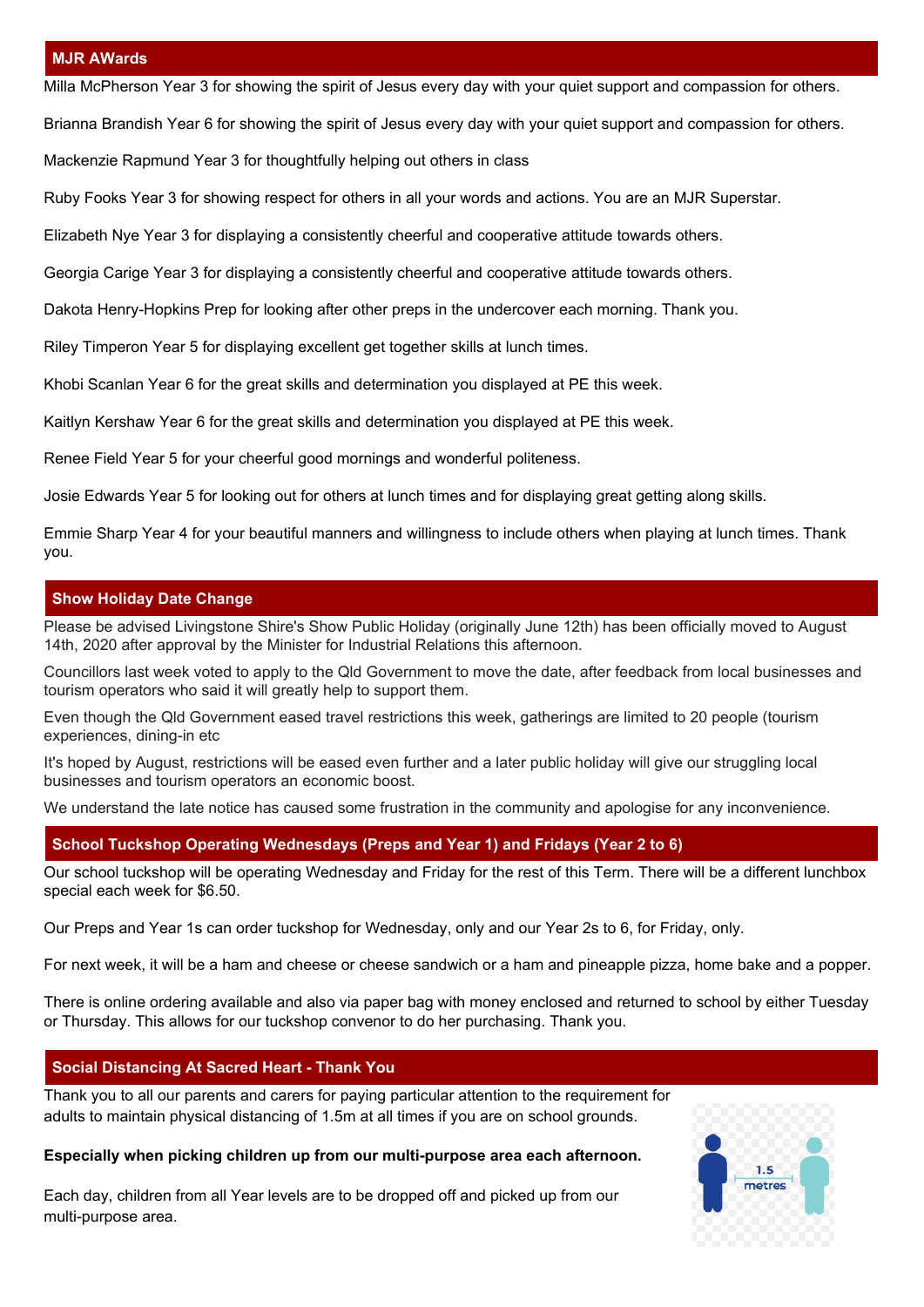#### **Book Club**

The Book Club catalogue for Issue 4-2020 is available online now until Monday  $8<sup>th</sup>$  June via Parent Loop.

If you are unable to order via the Parent Loop, please contact Mrs O'Brien or Mrs Sullivan to obtain a paper copy.

Follow is the link: <https://www.scholastic.com.au/book-club/book-club-parents/>

New families to Scholastic Book Club will just need to register first either online or via the Book Club Loop for Parents App. [Scholastic](https://apps.apple.com/au/developer/scholastic-australia-pty-ltd/id821649407) Australia Pty. Ltd.

# **Art Lessons Amazing Origami Bookmarks**











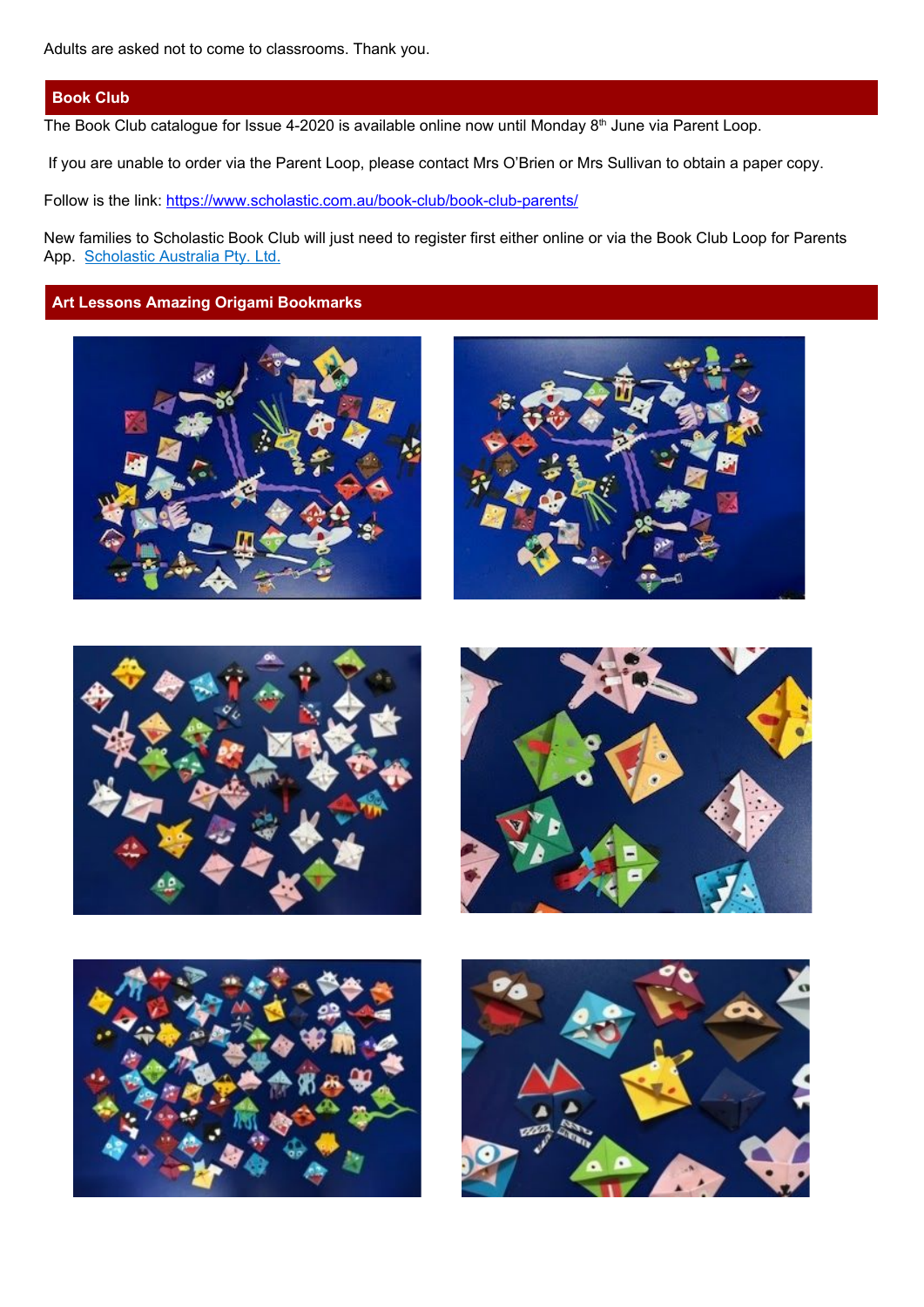#### **Year 3 Haiku**

Ruby Josie Jai

Brook, rocks, sharp, pointy, The sun shines up bright, Kangaroo hopping Flowing in the summer breeze, Butterflies fly in the sky, Solid He meadow patch of grass Fish swimming fins up. The Rain drops down on grass. With kangaroo friends. Indie 1986 is de la constant de Milla de la constant de la constant de la constant de la constant de la constant<br>De la constant de la constant de la constant de la constant de la constant de la constant de la constant de l

Stars twinkling at night, **Antarctica where** The sunset appears, Bright and full of joy. Staying warm to live. Colours shine brightly. Zali Georgia Olivia

Spider scares my mum, Giraffe has a long example and Pretty light in the sky, It crawls near her light bare feet, neck and a bg spotty tail Sun setting slowly and gone, Hold it in my hand. And looks up to friends. Confident and brave. Zariha Jake Kiana

Thunder sparks, storms grey, Butterflies flying, Crayfish are shiny, The waves crashing on the sand Beautiful in the dark sky, Whiskers tiny and scary, Dark and scary too. Butterflies on roof. And cheeky and slow. Lola Mason Ashton

Turtles are awesome, Turtles are awesome, Leaps over boulder All the Panda bear so big They eat jellyfish but, they **Desperate to catch his prey** Fuzzy and lovely and cute Sometimes eat plastic. Cheetah loses breath. So need to cuddle. Amahni Spencer Isabella

Water blue and bright Crabs have sharp nippers Rainbow beautiful Waterfall falling today **Orange**, blue and are scary **Colourful in the blue sky** Sparkling wet and cold. Crabs are very fast. Shiny after the rain. Jesse Marley Amelia

Dragonflies fly past **Kingfishers singing** Two flowers resting Ocean sky fluttering by example accefully while wings burst In a beautiful meadow Don't be scared, small light. Above the blue sky. Blue one and red one

The big crocodile **A** waterway in A waterway in Frogs are a leaping With big crocodile buddies **Autumn, always nice and calm** in the Amazon jungle Watching out for birds. **Peace in the sunset.** In a rainforest. Cooper **Isaac** Isaac Jaxon

Look at the big black dark sky, example in penguins huddle together a paramonic A rainbow comes from the sky,